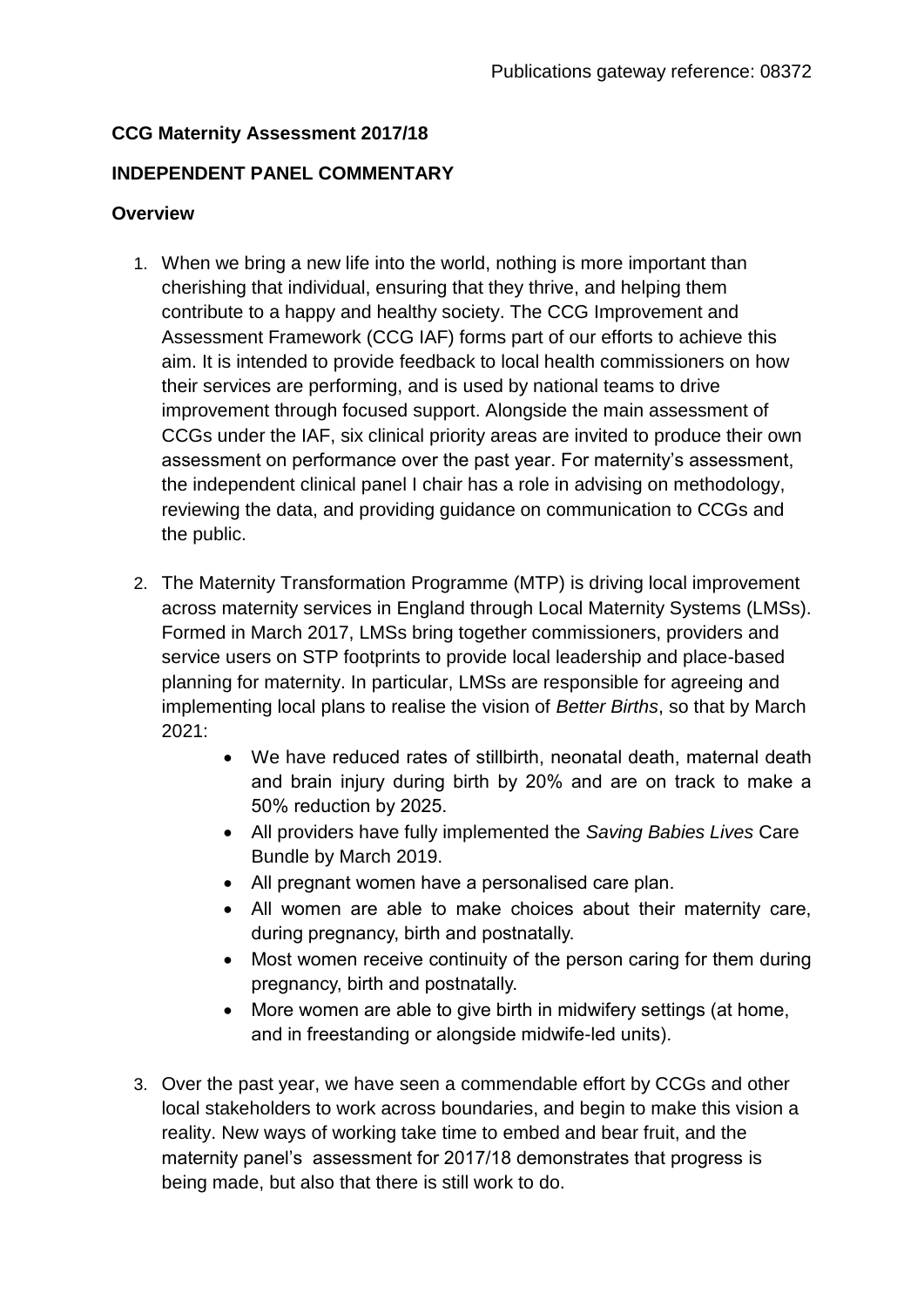### **Performance on individual indicators**

- 4. Indicators on **service user choice and experience** are underpinned by the CQC's surveys of mothers across the country. We are pleased to note that responses to the 2017 Maternity Services Survey showed continued improvement across almost every question asked. Greatest improvements were reported in women's experience of postnatal care, though this phase in the pathway remains less positive overall than others. Improving postnatal care must be a priority, and we look forward to the recommendations of NHS England's Postnatal Care ERG this summer. There was also a consistent improvement in women's perception of being offered choice, and having the information required to make choices during antenatal care. However, despite these modest improvements significant variation persists across CCGs for both choice and experience measures. Commissioners and Local Maternity Systems should note the findings of the [trust-level analyses of survey results](https://www.cqc.org.uk/publications/surveys/maternity-services-survey-2017)  [available on the CQC website,](https://www.cqc.org.uk/publications/surveys/maternity-services-survey-2017) and work with local Maternity Voices Partnerships and providers to carry this rate of improvement forward.
- 5. This year, our indicator on **Stillbirth and Neonatal Mortality** is based on data from MBRRACE-UK's Perinatal Mortality Surveillance report. Recentlypublished data shows that in 2016, perinatal mortality in England remained relatively static, with rates of stillbirth at 3.92 per thousand compared to 3.93 the year before, and 1.72 neonatal deaths per thousand births, compared with 1.71 in 2015. This comes after three years of steady improvement; perinatal mortality in England has reduced from 6.09 per 1000 in 2013, to 5.64 in 2016. In particular, rates of stillbirths for twins have almost halved since 2014, and rates of neonatal deaths have reduced by 30% – a trend to celebrate for this at-risk group. However, it is clear that more must be done to meet the national ambition of a 20% reduction in perinatal mortality by 2020, and in particular the revised ambition for a 50% reduction by 2025. Commissioners and Local Maternity Systems should consider the findings of [the latest MBRRACE report](https://www.npeu.ox.ac.uk/downloads/files/mbrrace-uk/reports/MBRRACE-UK%20Perinatal%20Surveillance%20Full%20Report%20for%202016%20-%20June%202018.pdf) as part of their LMS plans to improve safety. In particular, commissioners and Local Maternal Systems should continue to ensure full implementation of the *Saving Babies' Lives* care bundle, and we look forward to seeing what effect this has on perinatal mortality from 2017.
- **6. Smoking at time of delivery (SATOD)** shows that maternal smoking continues to pose a significant challenge, with 10.8% of pregnant women known to be smokers at delivery across quarters 1-3 of 17/18, compared to 10.7% in the previous year. Regional variation continues to be significant, with the lowest rates (1-2.9%) reported in London, and rates in excess of 25% in Blackpool and North East Lincolnshire. This year, CCGs have been rated against whether they are on track to reduce rates of SATOD to 6% or less by 2022, in line with the [Tobacco Control Plan's ambition for maternal smoking.](https://assets.publishing.service.gov.uk/government/uploads/system/uploads/attachment_data/file/630217/Towards_a_Smoke_free_Generation_-_A_Tobacco_Control_Plan_for_England_2017-2022__2_.pdf) Commissioners and Local Maternity Systems should consider the actions set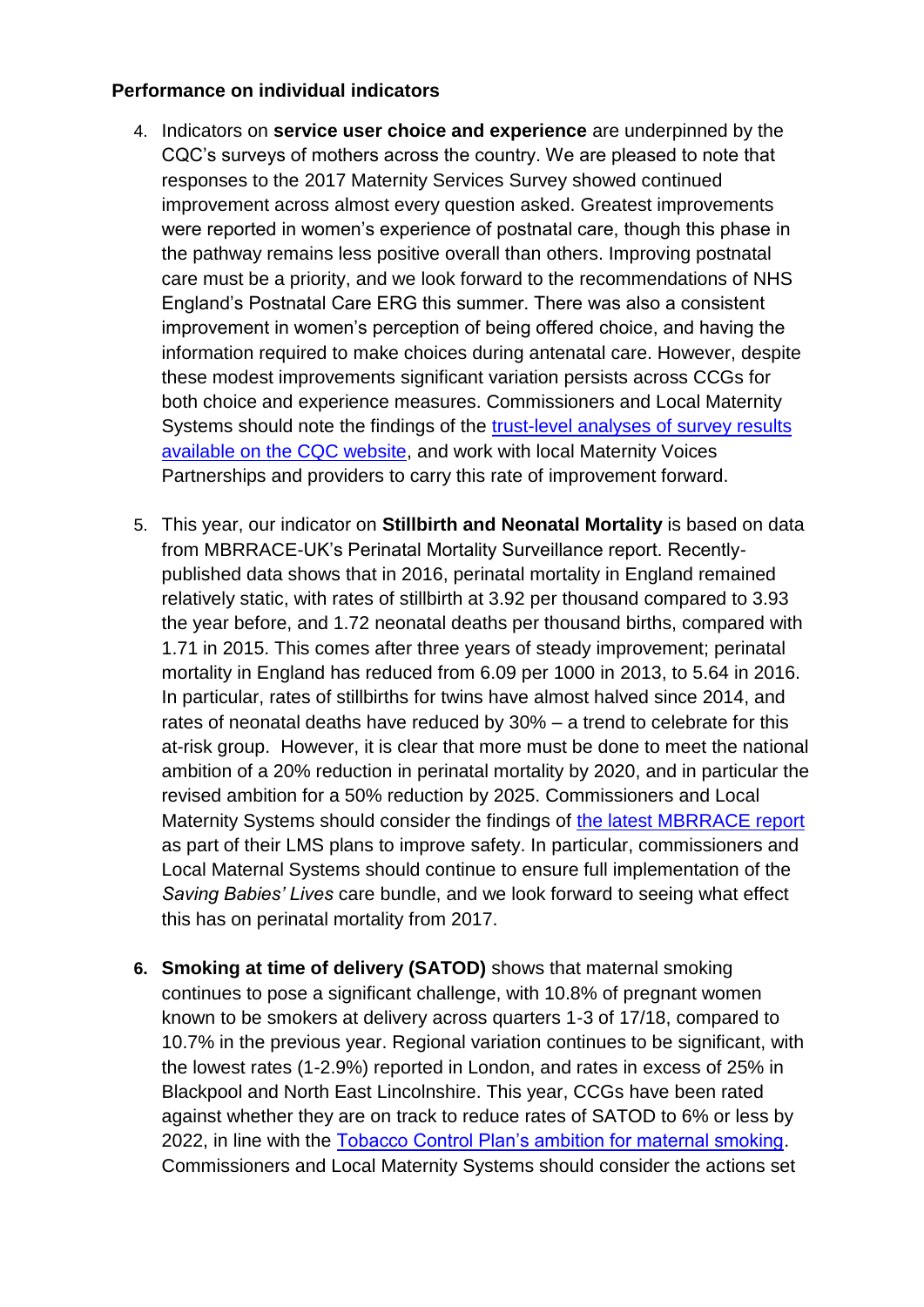out in the plan. In particular, commissioners should ensure that providers are complying with Element 1 of the Saving Babies' Lives care bundle by providing regular universal carbon monoxide monitoring of mothers and, for all identified smokers, ensuring referral to stop smoking services on an opt out basis. Effective partnership is also required with Local Authorities to ensure that mothers are referred to stop smoking services that meet their needs.

### **Driving improvement through Local Maternity Systems**

- 7. As recommended by *Better Births*, LMSs have become the driver for local improvement of maternity care. Over the last 12 months, we have seen LMSs begin to mature as organisations, as they develop and begin to implement plans to improve safety and personalisation locally. All CCGs should rightly focus on their own performance, but they should also work collaboratively to ensure that actions to address shortcomings and ensure further improvement are well embedded in their wider LMS plan. This will help ensure the spread of best practice.
- 8. One of the most pressing tasks for LMSs is to increase capacity in continuity of carer pathways, so that from March 2019, 20% of women have the opportunity of a closer relationship with their midwife before, during, and after birth. Continuity of carer is of central importance to improving maternity services in England, and will bring improvements across the indicators of the CCG IAF. Cochrane evidence links continuity of carer with meaningful reductions in stillbirths and pre-term births. It also demonstrates higher levels of mothers' experience in terms of information and advice, choice for pain relief and, crucially, feeling in control. Closer relationships help build trust, and so it is more likely that women will accept advice on lifestyle factors such as smoking from a midwife she has come to know and rely on. On behalf of the panel, I call on commissioners to ensure that continuity of carer is central to improvement efforts this year.
- 9. In addition, in order to meet national ambitions on perinatal mortality and maternal smoking, it is becoming increasingly important for commissioners to prioritise reducing health inequalities across their populations. LMSs are best placed to identify and respond to challenges within their populations, and reducing inequalities should be a key focus in LMS plans.
- 10. We also call on the national team, Regional Boards and Strategic Clinical Networks in NHS England to ensure that these results are considered as part of the bespoke offer of support to LMSs, in particular for those areas with CCGs rated as 'requiring improvement' or 'inadequate'. It should be a key focus of the Maternity Transformation Programme that these areas are fully supported to improve within the next year.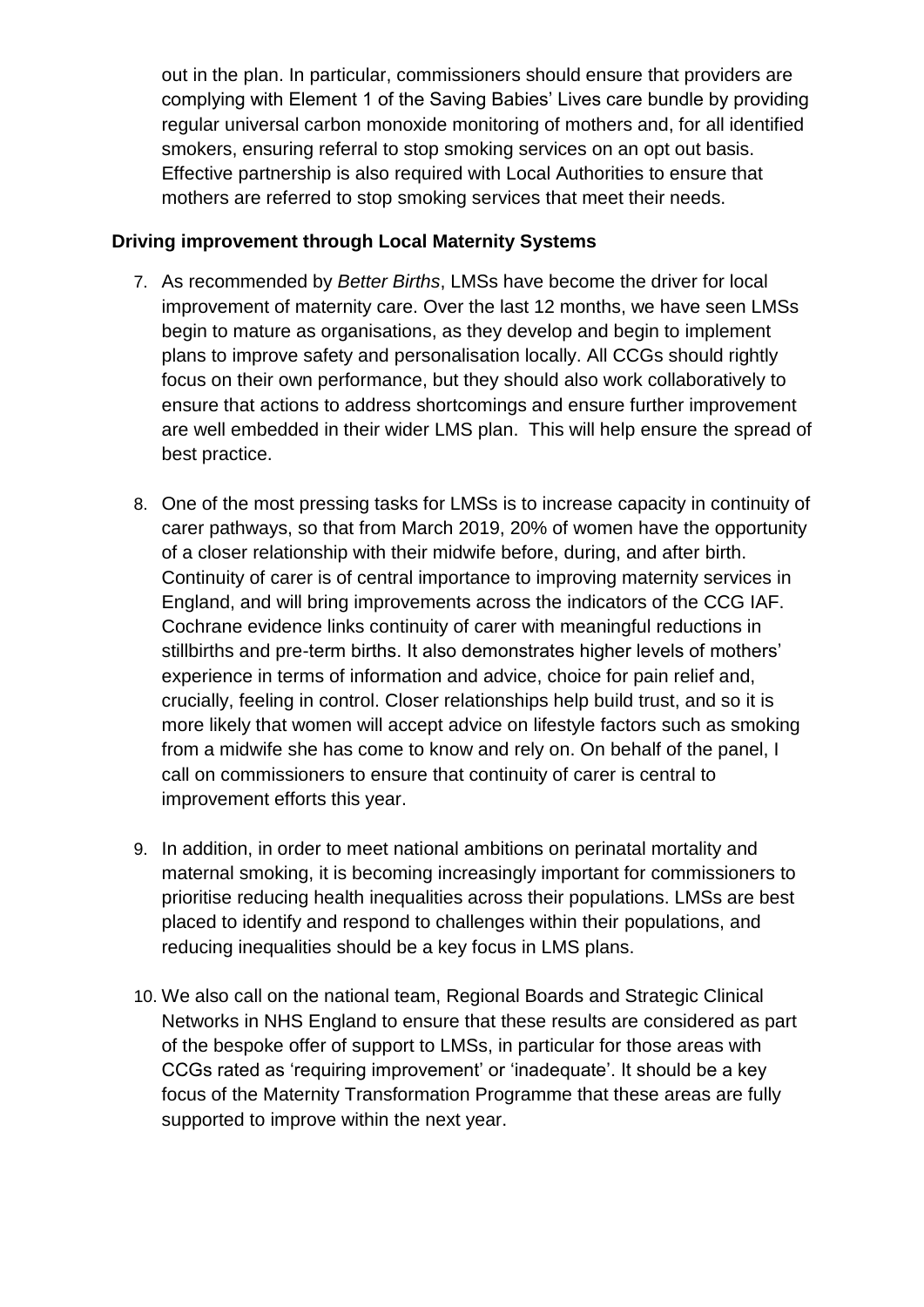11. On behalf of the panel, I would like to take this opportunity to thank everybody involved in the commissioning, provision and regulation of maternity services for their continued efforts to improve care for women and their babies.

## **Julia Cumberlege**

Baroness Cumberlege CBE DL Chair, Maternity Expert Clinical Panel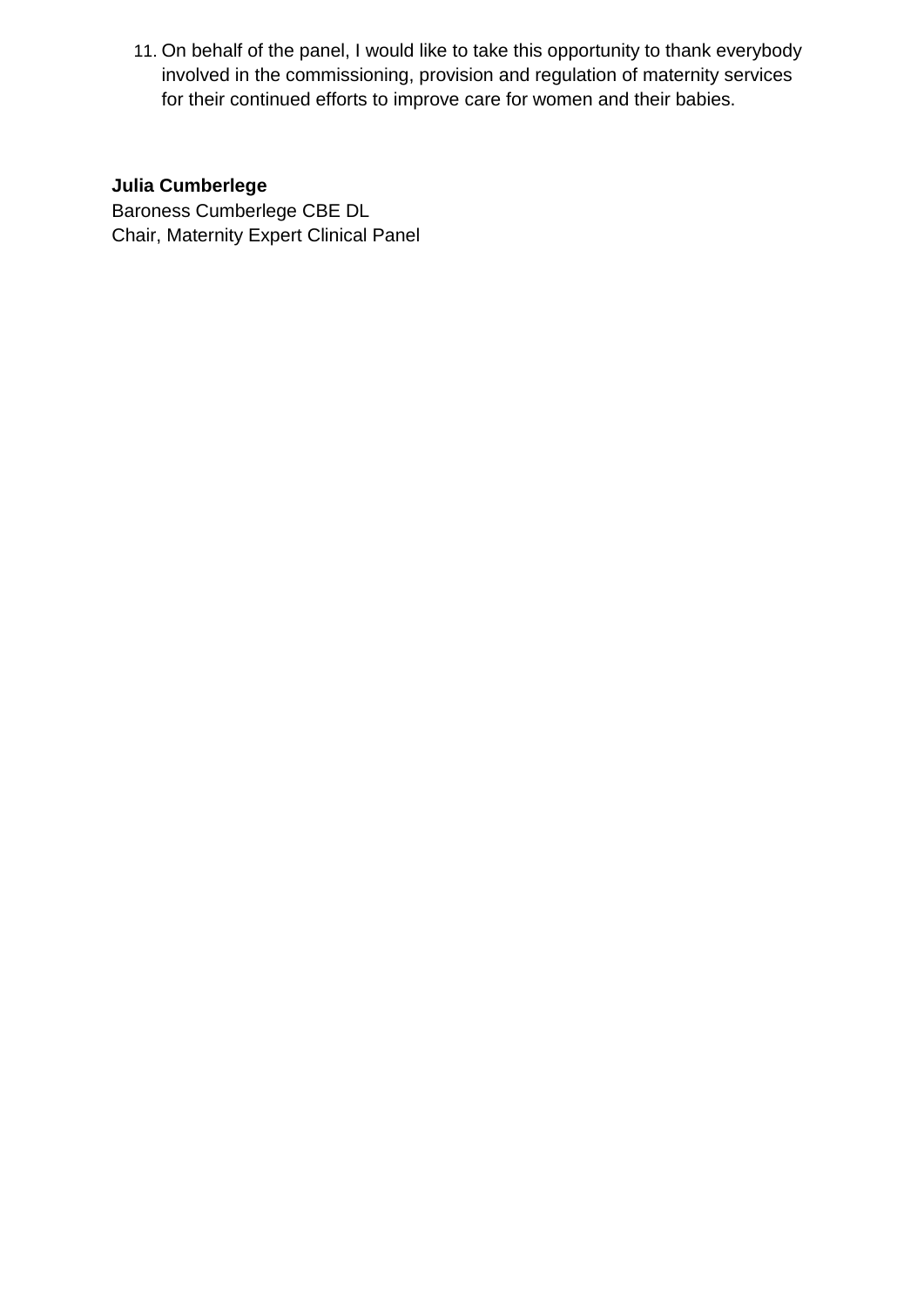### **Annex A – Methodology and scoring system for assessment**

The overall rating for maternity is based on four indicators;

- Stillbirth and neonatal mortality rate,
- Women's experience of maternity services,
- Choices in maternity services and
- Rate of maternal smoking at delivery.

The four maternity metrics were chosen to align with an number of themes from [Better Births,](https://www.england.nhs.uk/wp-content/uploads/2016/02/national-maternity-review-report.pdf) the report of the National Maternity Review, and to provide a broad representation of the various aspects of the maternity pathway.

For each CCG, each of the four maternity indicators was given a score derived using a statistical control limit approach, with limits set at 2 standard deviations (equivalent to a 95% confidence level). The banding method and benchmark<sup>1</sup> used to assign a score are shown in table 1.

| <b>Indicator (time</b><br>period)                                  | <b>Indicator scores</b>                                                                                                                                                                                                                      | <b>Benchmark</b>                                                      |
|--------------------------------------------------------------------|----------------------------------------------------------------------------------------------------------------------------------------------------------------------------------------------------------------------------------------------|-----------------------------------------------------------------------|
| Stillbirth &<br>Neonatal<br><b>Mortality Rate</b><br>(2016)        | Significantly above the national benchmark = $0$<br>Not significantly above or below the national benchmark<br>$= 1.$<br>Significantly below the national benchmark = $2$                                                                    | 2015 National<br>mean (4.8 per<br>1000 births)                        |
| Women's<br>experience of<br>maternity<br>services (2017)           | Significantly below the national benchmark = $0$<br>Not significantly above or below the national benchmark<br>$= 1.$<br>Significantly above the national benchmark = $2$                                                                    | 2017 National<br>mean (83.0<br>out of 100)                            |
| Choices in<br>maternity<br>services (2017)                         | Significantly below the national benchmark = $0$<br>Not significantly above or below the national benchmark<br>$= 1.$<br>Significantly above the national benchmark = $2$                                                                    | 2017 National<br>mean (60.8<br>out of 100)                            |
| Rate of maternal<br>smoking at<br>delivery (2017-<br>$18$ Q1 – Q3) | Significantly above the national trajectory = $0$<br>Above the national trajectory but not significantly $=$<br>0.75<br>Below the national trajectory but not significantly = $1.25$<br>Significantly below than the national standard $= 2$ | <b>National</b><br>trajectory to<br>national<br>ambition<br>$(9.7\%)$ |

### **Table 1. Maternity indicator banding method**

The mean score for the four indicators described above was calculated. The thresholds shown in table 2 were used by the independent maternity panel to derive the rating for each CCG.

**.** 

 $1$  Where available, a national trajectory to an established ambition was used as the benchmark, this is the case for the rate of maternal smoking at delivery. Alternatively, the national mean from the baseline period or subsequent period has been used as the benchmark where comparable in order to incorporate an assessment of overall change in national performance. This has been applied for the stillbirth and neonatal mortality indicator, however it is not possible to apply this approach to the women's experience and choices in maternity services indicators as the constituent questions included in the composite indicators have changed. The national mean from the current year is therefore used to benchmark these two indicators,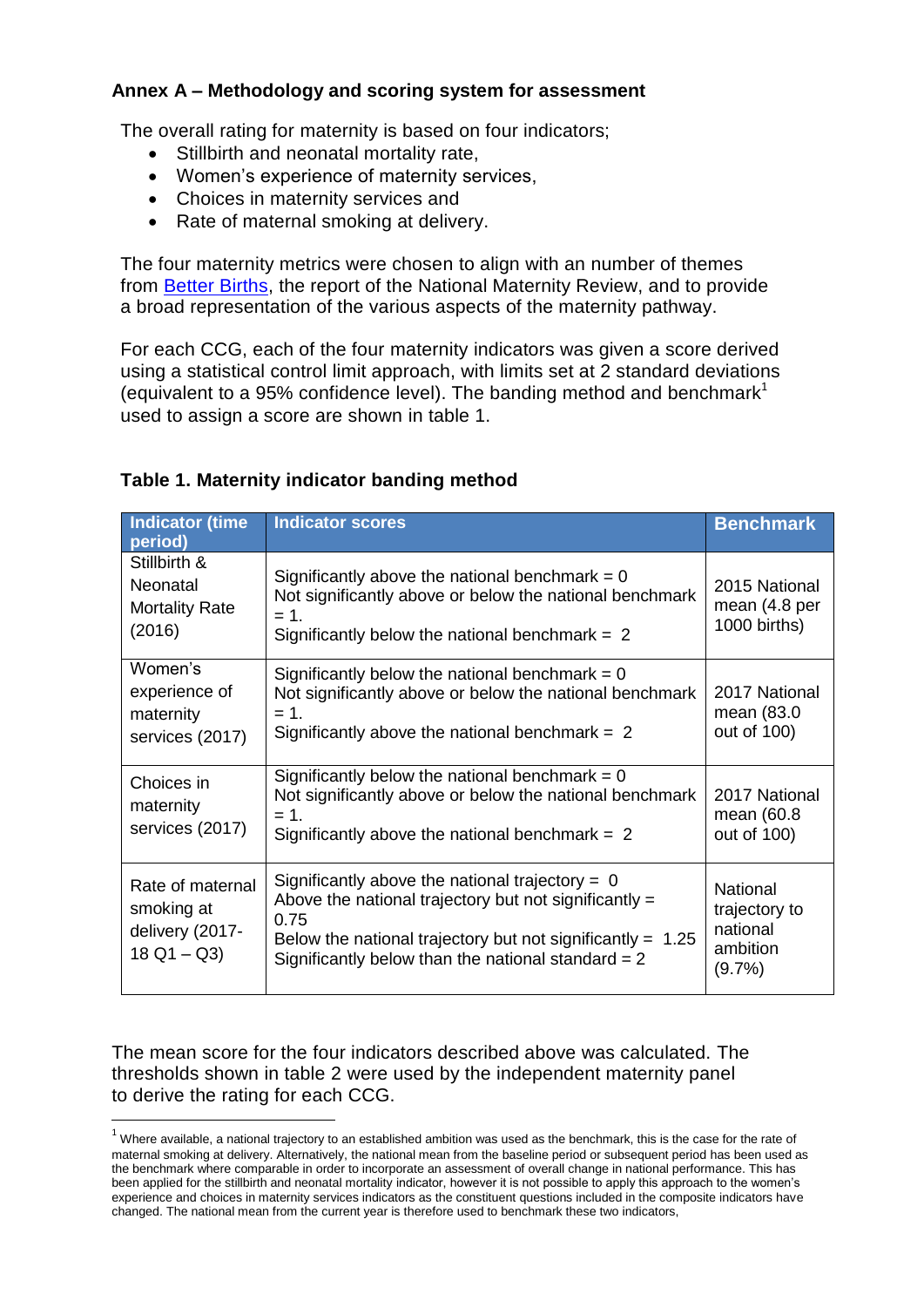# **Table 2. Maternity assessment thresholds**

| <b>Rating</b>        | <b>Score range</b>                           |
|----------------------|----------------------------------------------|
| Outstanding          | Above or equal to 1.3125                     |
| Good                 | Above or equal to 1.0625 and below<br>1.3125 |
| Requires Improvement | Above or equal to 0.5625 and below<br>1.0625 |
| Inadequate           | Below 0.5625                                 |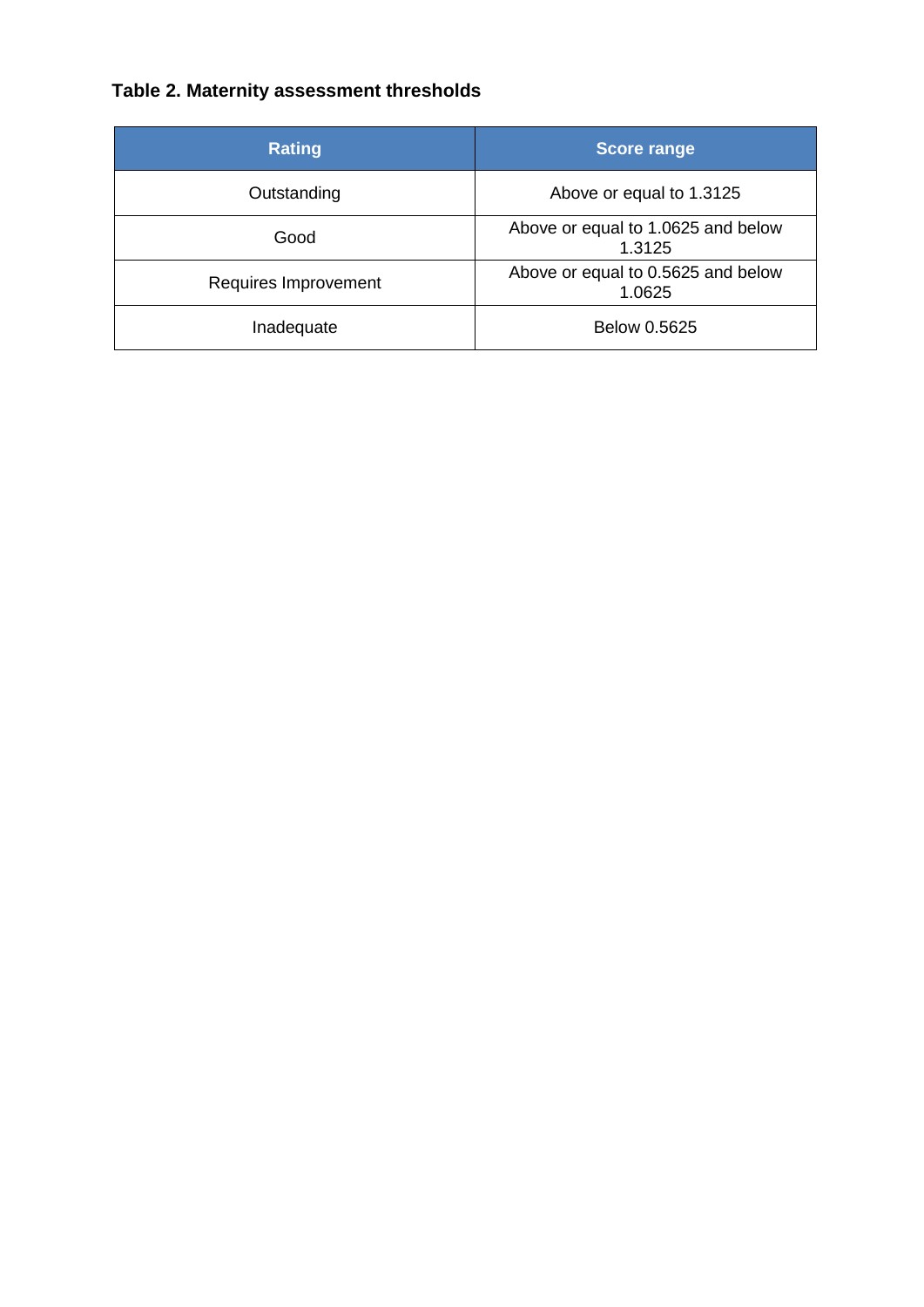# **Annex B – CCG maternity assessment ratings 2017/18**

| <b>CCG Name</b>                         | 2017/18 Maternity assessment rating |
|-----------------------------------------|-------------------------------------|
| NHS Airedale, Wharfedale and Craven CCG | Good                                |
| <b>NHS Ashford CCG</b>                  | Requires Improvement                |
| NHS Aylesbury Vale CCG                  | Good                                |
| NHS Barking and Dagenham CCG            | Outstanding                         |
| <b>NHS Barnet CCG</b>                   | Good                                |
| <b>NHS Barnsley CCG</b>                 | Requires Improvement                |
| NHS Basildon and Brentwood CCG          | Requires Improvement                |
| <b>NHS Bassetlaw CCG</b>                | Requires Improvement                |
| NHS Bath and North East Somerset CCG    | Outstanding                         |
| <b>NHS Bedfordshire CCG</b>             | Requires Improvement                |
| <b>NHS Bexley CCG</b>                   | Outstanding                         |
| NHS Birmingham Crosscity CCG            | Requires Improvement                |
| NHS Birmingham South and Central CCG    | Requires Improvement                |
| NHS Blackburn with Darwen CCG           | Requires Improvement                |
| NHS Blackpool CCG                       | Inadequate                          |
| <b>NHS Bolton CCG</b>                   | Requires Improvement                |
| NHS Bracknell and Ascot CCG             | Good                                |
| NHS Bradford City CCG                   | Requires Improvement                |
| <b>NHS Bradford Districts CCG</b>       | Requires Improvement                |
| <b>NHS Brent CCG</b>                    | Good                                |
| NHS Brighton and Hove CCG               | Outstanding                         |
| <b>NHS Bristol CCG</b>                  | Requires Improvement                |
| <b>NHS Bromley CCG</b>                  | Good                                |
| <b>NHS Bury CCG</b>                     | Requires Improvement                |
| <b>NHS Calderdale CCG</b>               | Requires Improvement                |
| NHS Cambridgeshire and Peterborough CCG | Requires Improvement                |
| <b>NHS Camden CCG</b>                   | Good                                |
| <b>NHS Cannock Chase CCG</b>            | Requires Improvement                |
| NHS Canterbury and Coastal CCG          | Requires Improvement                |
| NHS Castle Point and Rochford CCG       | Requires Improvement                |
| NHS Central London (Westminster) CCG    | Good                                |
| <b>NHS Chiltern CCG</b>                 | Requires Improvement                |
| NHS Chorley and South Ribble CCG        | Good                                |
| NHS City and Hackney CCG                | Good                                |
| NHS Coastal West Sussex CCG             | Requires Improvement                |
| <b>NHS Corby CCG</b>                    | Requires Improvement                |
| NHS Coventry and Rugby CCG              | Requires Improvement                |
| <b>NHS Crawley CCG</b>                  | Good                                |
| NHS Croydon CCG                         | Good                                |
| <b>NHS Darlington CCG</b>               | Good                                |
| NHS Dartford, Gravesham and Swanley CCG | Requires Improvement                |
| <b>NHS Doncaster CCG</b>                | Requires Improvement                |
| <b>NHS Dorset CCG</b>                   | Requires Improvement                |
| <b>NHS Dudley CCG</b>                   | Good                                |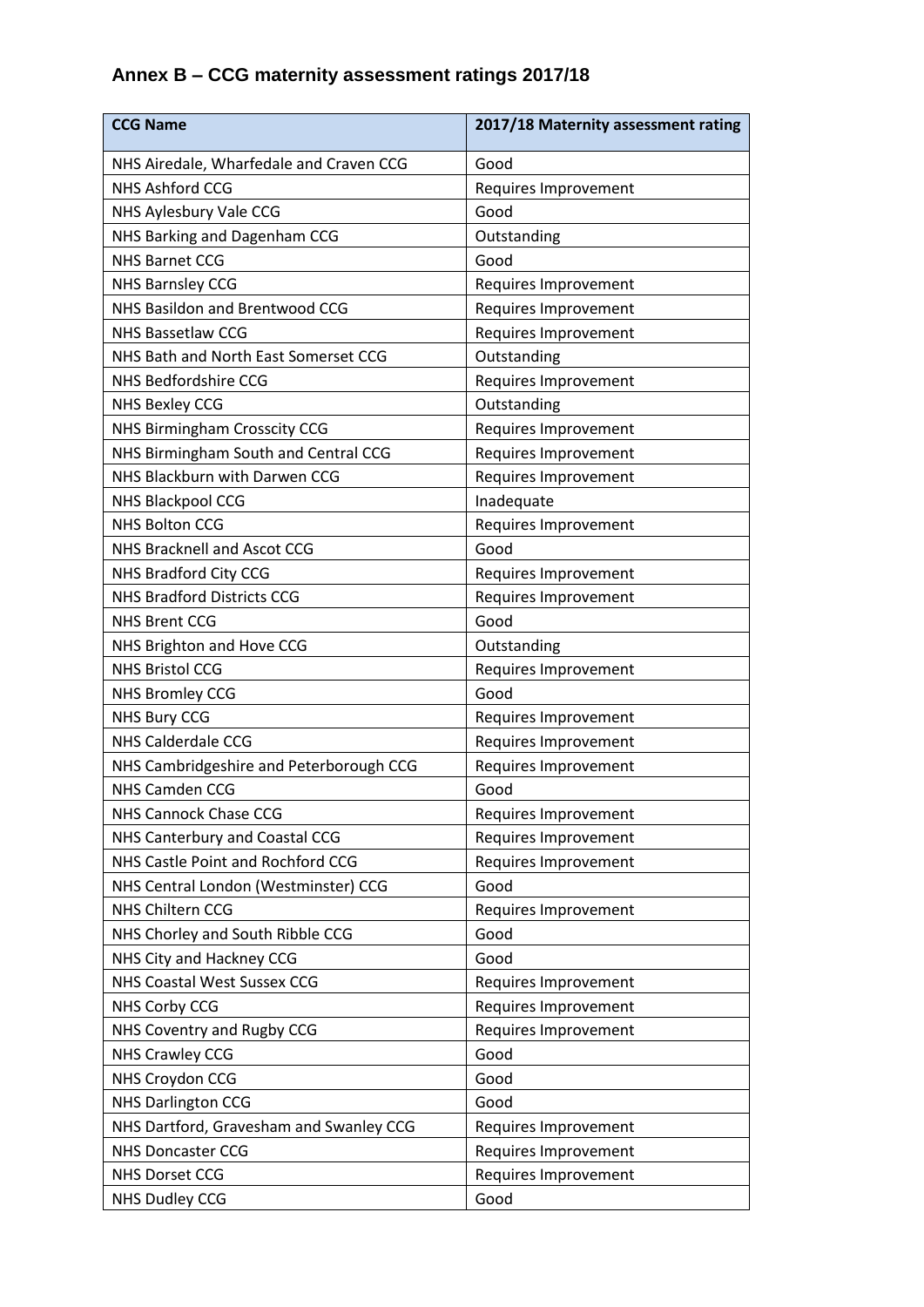| <b>CCG Name</b>                                | 2017-18 Maternity assessment rating |
|------------------------------------------------|-------------------------------------|
| NHS Durham Dales, Easington and Sedgefield CCG | Requires Improvement                |
| <b>NHS Ealing CCG</b>                          | Good                                |
| NHS East and North Hertfordshire CCG           | Good                                |
| NHS East Lancashire CCG                        | Requires Improvement                |
| NHS East Leicestershire and Rutland CCG        | Good                                |
| NHS East Riding of Yorkshire CCG               | Requires Improvement                |
| NHS East Staffordshire CCG                     | Good                                |
| NHS East Surrey CCG                            | Good                                |
| NHS Eastbourne, Hailsham and Seaford CCG       | Good                                |
| NHS Eastern Cheshire CCG                       | Outstanding                         |
| <b>NHS Enfield CCG</b>                         | Good                                |
| <b>NHS Erewash CCG</b>                         | Requires Improvement                |
| NHS Fareham and Gosport CCG                    | Requires Improvement                |
| NHS Fylde & Wyre CCG                           | Requires Improvement                |
| NHS Gloucestershire CCG                        | Good                                |
| NHS Great Yarmouth and Waveney CCG             | Requires Improvement                |
| NHS Greater Huddersfield CCG                   | Requires Improvement                |
| <b>NHS Greater Preston CCG</b>                 | Requires Improvement                |
| NHS Greenwich CCG                              | Good                                |
| NHS Guildford and Waverley CCG                 | Outstanding                         |
| <b>NHS Halton CCG</b>                          | Requires Improvement                |
| NHS Hambleton, Richmondshire and Whitby CCG    | Good                                |
| NHS Hammersmith and Fulham CCG                 | Good                                |
| <b>NHS Hardwick CCG</b>                        | Requires Improvement                |
| <b>NHS Haringey CCG</b>                        | Good                                |
| NHS Harrogate and Rural District CCG           | Requires Improvement                |
| <b>NHS Harrow CCG</b>                          | Good                                |
| NHS Hartlepool and Stockton-On-Tees CCG        | Requires Improvement                |
| NHS Hastings and Rother CCG                    | Requires Improvement                |
| <b>NHS Havering CCG</b>                        | Good                                |
| NHS Herefordshire CCG                          | Good                                |
| <b>NHS Herts Valleys CCG</b>                   | Good                                |
| NHS Heywood, Middleton and Rochdale CCG        | Good                                |
| NHS High Weald Lewes Havens CCG                | Good                                |
| NHS Hillingdon CCG                             | Good                                |
| NHS Horsham and Mid Sussex CCG                 | Outstanding                         |
| <b>NHS Hounslow CCG</b>                        | Good                                |
| <b>NHS Hull CCG</b>                            | Requires Improvement                |
| NHS Ipswich and East Suffolk CCG               | Good                                |
| NHS Isle of Wight CCG                          | Requires Improvement                |
| <b>NHS Islington CCG</b>                       | Good                                |
| <b>NHS Kernow CCG</b>                          | Requires Improvement                |
| <b>NHS Kingston CCG</b>                        | Outstanding                         |
| NHS Knowsley CCG                               | Requires Improvement                |
| NHS Lambeth CCG                                | Good                                |
| NHS Leeds North CCG                            | Good                                |
| NHS Leeds South and East CCG                   | Requires Improvement                |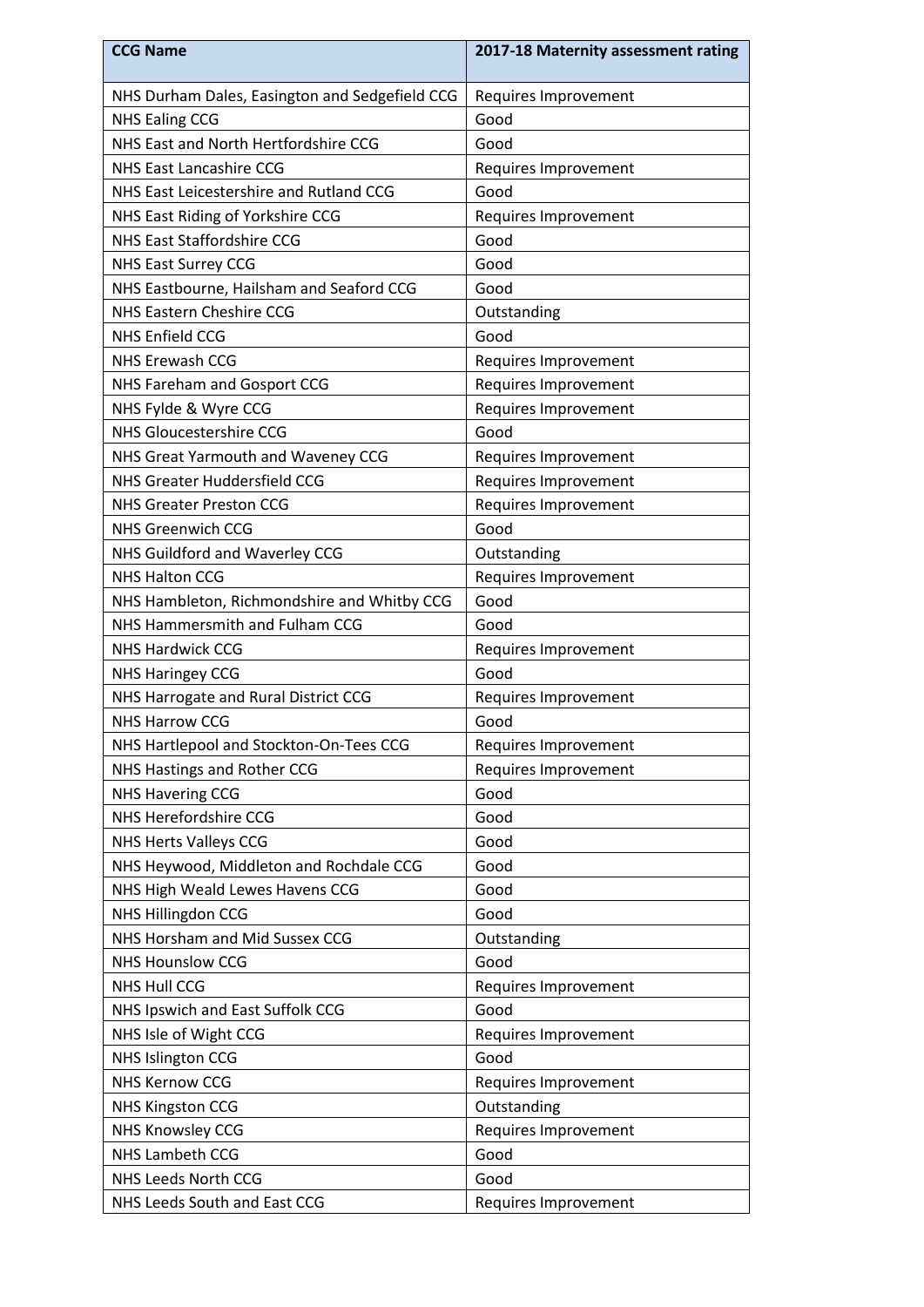| <b>CCG Name</b>                             | 2017-18 Maternity assessment rating |
|---------------------------------------------|-------------------------------------|
| NHS Leeds West CCG                          | Good                                |
| NHS Leicester City CCG                      | Requires Improvement                |
| <b>NHS Lewisham CCG</b>                     | Outstanding                         |
| NHS Lincolnshire East CCG                   | Requires Improvement                |
| NHS Lincolnshire West CCG                   | Requires Improvement                |
| <b>NHS Liverpool CCG</b>                    | Requires Improvement                |
| <b>NHS Luton CCG</b>                        | Requires Improvement                |
| NHS Manchester CCG                          | Requires Improvement                |
| NHS Mansfield and Ashfield CCG              | Requires Improvement                |
| NHS Medway CCG                              | Good                                |
| <b>NHS Merton CCG</b>                       | Outstanding                         |
| NHS Mid Essex CCG                           | Good                                |
| NHS Milton Keynes CCG                       | Requires Improvement                |
| NHS Morecambe Bay CCG                       | Requires Improvement                |
| <b>NHS Nene CCG</b>                         | Good                                |
| NHS Newark & Sherwood CCG                   | Requires Improvement                |
| NHS Newbury and District CCG                | Good                                |
| NHS Newcastle Gateshead CCG                 | Good                                |
| <b>NHS Newham CCG</b>                       | Requires Improvement                |
| NHS North & West Reading CCG                | Good                                |
| NHS North Cumbria CCG                       | Good                                |
| NHS North Derbyshire CCG                    | Requires Improvement                |
| NHS North Durham CCG                        | Requires Improvement                |
| NHS North East Essex CCG                    | Requires Improvement                |
| NHS North East Hampshire and Farnham CCG    | Good                                |
| NHS North East Lincolnshire CCG             | Requires Improvement                |
| NHS North Hampshire CCG                     | Good                                |
| <b>NHS North Kirklees CCG</b>               | Good                                |
| NHS North Lincolnshire CCG                  | Requires Improvement                |
| NHS North Norfolk CCG                       | Requires Improvement                |
| NHS North Somerset CCG                      | Requires Improvement                |
| NHS North Staffordshire CCG                 | Good                                |
| NHS North Tyneside CCG                      | Requires Improvement                |
| NHS North West Surrey CCG                   | Good                                |
| NHS Northern, Eastern and Western Devon CCG | Requires Improvement                |
| NHS Northumberland CCG                      | Requires Improvement                |
| <b>NHS Norwich CCG</b>                      | Requires Improvement                |
| NHS Nottingham City CCG                     | Requires Improvement                |
| NHS Nottingham North and East CCG           | Requires Improvement                |
| NHS Nottingham West CCG                     | Requires Improvement                |
| NHS Oldham CCG                              | Requires Improvement                |
| NHS Oxfordshire CCG                         | Good                                |
| <b>NHS Portsmouth CCG</b>                   | Requires Improvement                |
| NHS Redbridge CCG                           | Outstanding                         |
| NHS Redditch and Bromsgrove CCG             | Requires Improvement                |
| <b>NHS Richmond CCG</b>                     | Good                                |
| NHS Rotherham CCG                           | Requires Improvement                |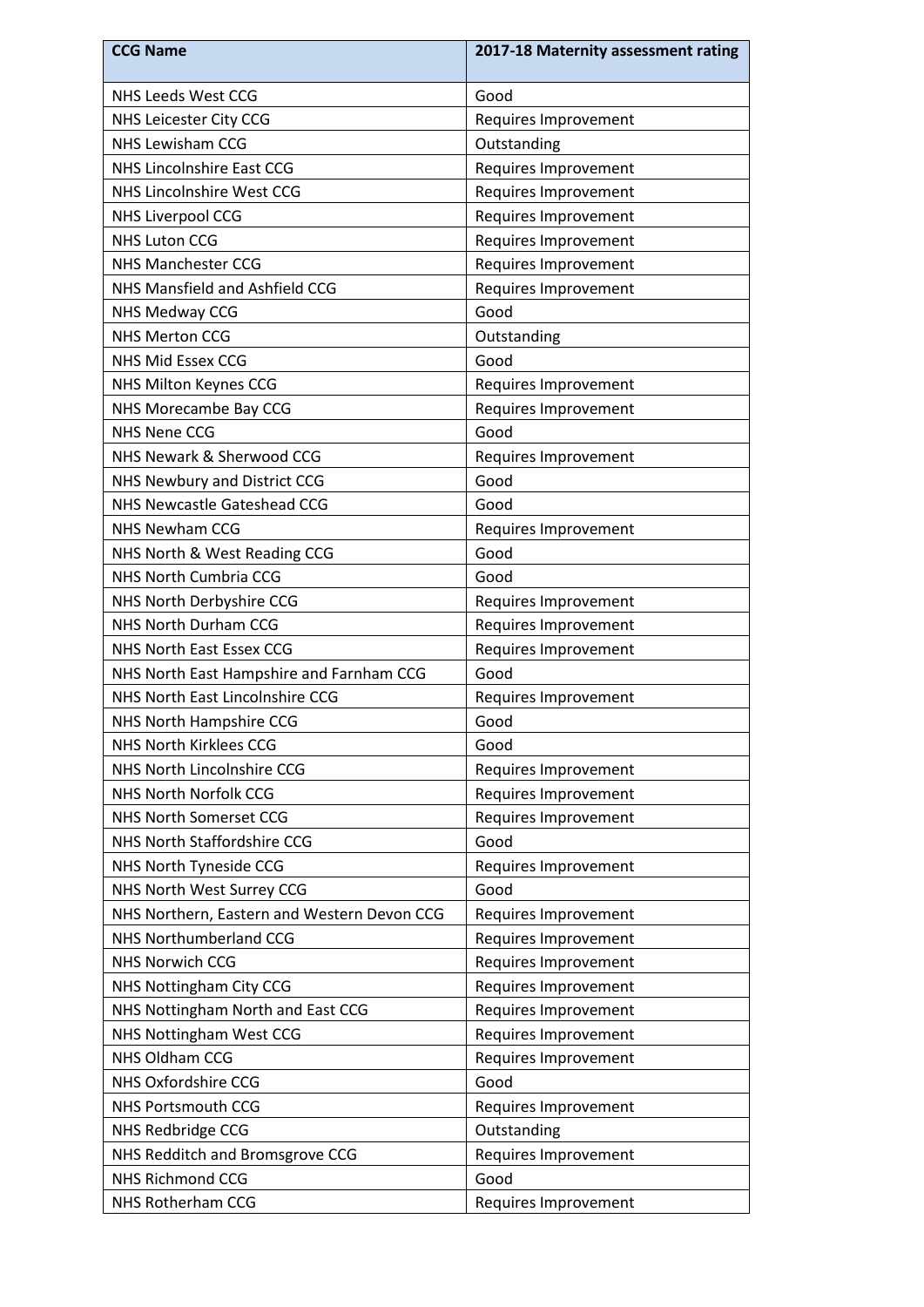| <b>CCG Name</b>                                  | 2017-18 Maternity assessment rating |
|--------------------------------------------------|-------------------------------------|
| <b>NHS Rushcliffe CCG</b>                        | Good                                |
| <b>NHS Salford CCG</b>                           | Requires Improvement                |
| NHS Sandwell and West Birmingham CCG             | Requires Improvement                |
| NHS Scarborough and Ryedale CCG                  | Requires Improvement                |
| <b>NHS Sheffield CCG</b>                         | Requires Improvement                |
| NHS Shropshire CCG                               | Good                                |
| <b>NHS Slough CCG</b>                            | Requires Improvement                |
| <b>NHS Solihull CCG</b>                          | Requires Improvement                |
| <b>NHS Somerset CCG</b>                          | Requires Improvement                |
| NHS South Cheshire CCG                           | Requires Improvement                |
| NHS South Devon and Torbay CCG                   | Good                                |
| NHS South East Staffs and Seisdon Peninsular CCG | Requires Improvement                |
| NHS South Eastern Hampshire CCG                  | Requires Improvement                |
| NHS South Gloucestershire CCG                    | Good                                |
| NHS South Kent Coast CCG                         | Requires Improvement                |
| NHS South Lincolnshire CCG                       | Requires Improvement                |
| <b>NHS South Norfolk CCG</b>                     | Requires Improvement                |
| <b>NHS South Reading CCG</b>                     | Good                                |
| <b>NHS South Sefton CCG</b>                      | Requires Improvement                |
| <b>NHS South Tees CCG</b>                        | Requires Improvement                |
| NHS South Tyneside CCG                           | Requires Improvement                |
| NHS South Warwickshire CCG                       | Good                                |
| NHS South West Lincolnshire CCG                  | Requires Improvement                |
| NHS South Worcestershire CCG                     | Good                                |
| <b>NHS Southampton CCG</b>                       | Requires Improvement                |
| <b>NHS Southend CCG</b>                          | Requires Improvement                |
| NHS Southern Derbyshire CCG                      | Requires Improvement                |
| NHS Southport and Formby CCG                     | Requires Improvement                |
| <b>NHS Southwark CCG</b>                         | Good                                |
| <b>NHS St Helens CCG</b>                         | Requires Improvement                |
| NHS Stafford and Surrounds CCG                   | Requires Improvement                |
| <b>NHS Stockport CCG</b>                         | Requires Improvement                |
| NHS Stoke On Trent CCG                           | Requires Improvement                |
| <b>NHS Sunderland CCG</b>                        | Requires Improvement                |
| <b>NHS Surrey Downs CCG</b>                      | Good                                |
| <b>NHS Surrey Heath CCG</b>                      | Good                                |
| <b>NHS Sutton CCG</b>                            | Outstanding                         |
| <b>NHS Swale CCG</b>                             | Requires Improvement                |
| <b>NHS Swindon CCG</b>                           | Requires Improvement                |
| NHS Tameside and Glossop CCG                     | Requires Improvement                |
| NHS Telford and Wrekin CCG                       | Requires Improvement                |
| <b>NHS Thanet CCG</b>                            | Requires Improvement                |
| <b>NHS Thurrock CCG</b>                          | Requires Improvement                |
| <b>NHS Tower Hamlets CCG</b>                     | Requires Improvement                |
| <b>NHS Trafford CCG</b>                          | Good                                |
| NHS Vale of York CCG                             | Requires Improvement                |
| NHS Vale Royal CCG                               | Requires Improvement                |